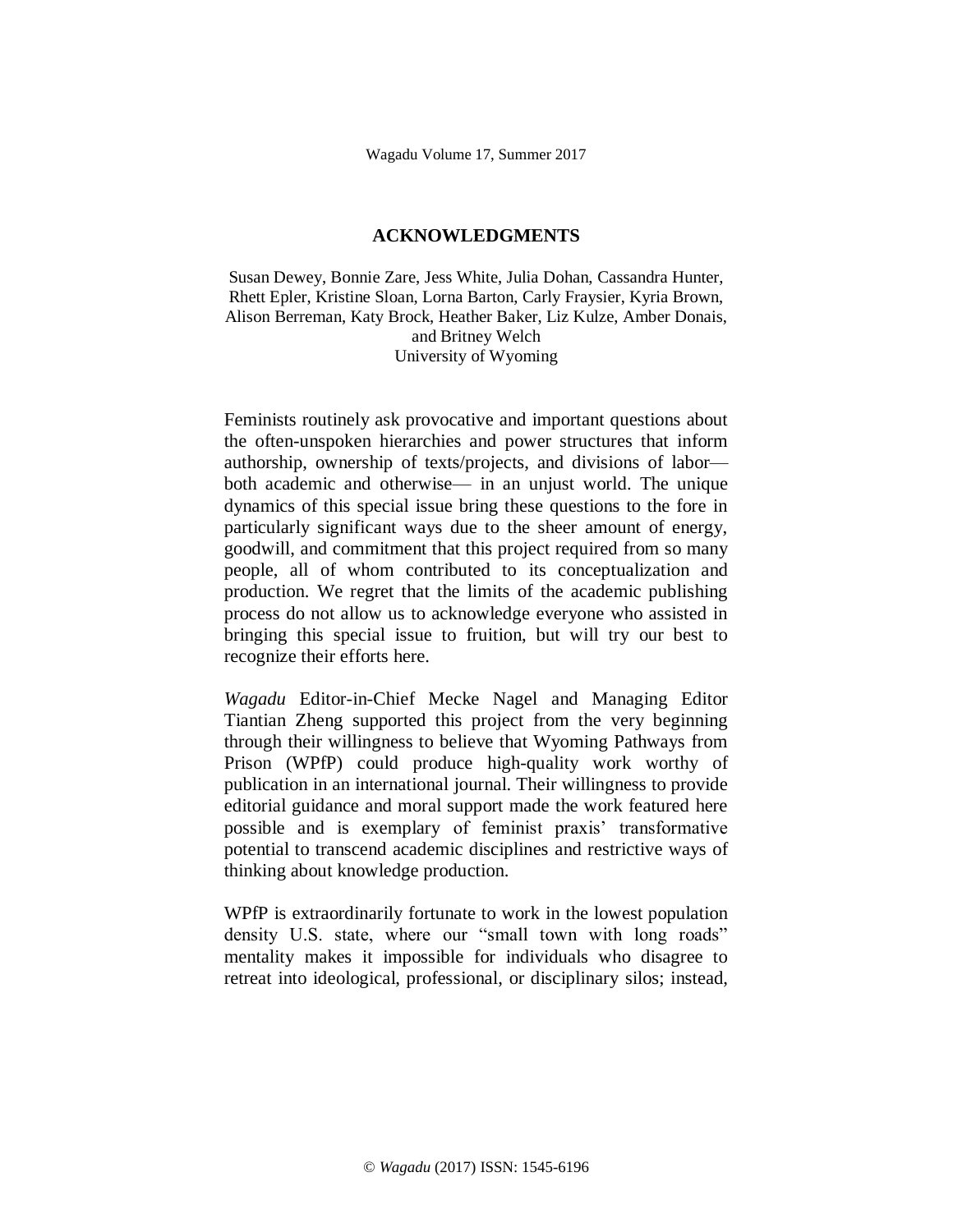we find a way to work together. The Wyoming Department of Corrections (DOC), particularly Correctional Education Programs Manager Betty Abbott, has consistently supported the idea of partnering with the University of Wyoming (UW). Warden Virginia Pullen and her staff, most significantly Michael Quillen, were incredibly generous in allowing UW faculty and students to spend six hours a day with 14 women incarcerated at the Wyoming Women's Center (WWC). We hope that our DOC colleagues will be as proud of the results featured here as we are.

The fourteen women whose work forms the substance of this special issue demonstrated bravery and a strong work ethic throughout the three weeks we spent together. All were incarcerated at the WWC and received college credit, at no cost, for taking this course. While all chose to publish their work in this special issue, some opted to use pseudonyms; hence WPfP is proud to have helped shape writing by Chris, Jessica Jade, Teresa Hart, Sarah M. Lujan, LaTasha Lynn LeBeau, Sara Bueller, Darla D. Rouse, Clover Brown, Sissy Pierce, Amanda Bayne, B.D.K., D. Jackson, DeeDee, and Kendra Leigh Horn.

UW faculty Susan Dewey and Bonnie Zare led this initiative at the prison assisted by fourteen others who were directly involved in shaping the work featured here in a variety of capacities. Nine UW students— Julia Dohan, Katy Brock, Kyria Brown, Cassandra Hunter, Rhett Epler, Amber Donais, Heather Baker, Alison Berreman, and Britney Welch— registered for a three credit course exclusively focused on working with incarcerated women to produce this special issue, and these students spent up to sixty hours at the prison helping the women to edit their work. Jess White, Kristine Sloan, Lorna Barton, Carly Frasier, and Liz Kulze volunteered their time editing the women's work both within and outside the prison. Jess White demonstrated extraordinary vision as an editor by taking a leadership role in coordinating these efforts.

This issue of *Wagadu* is special because it belongs to all of us.